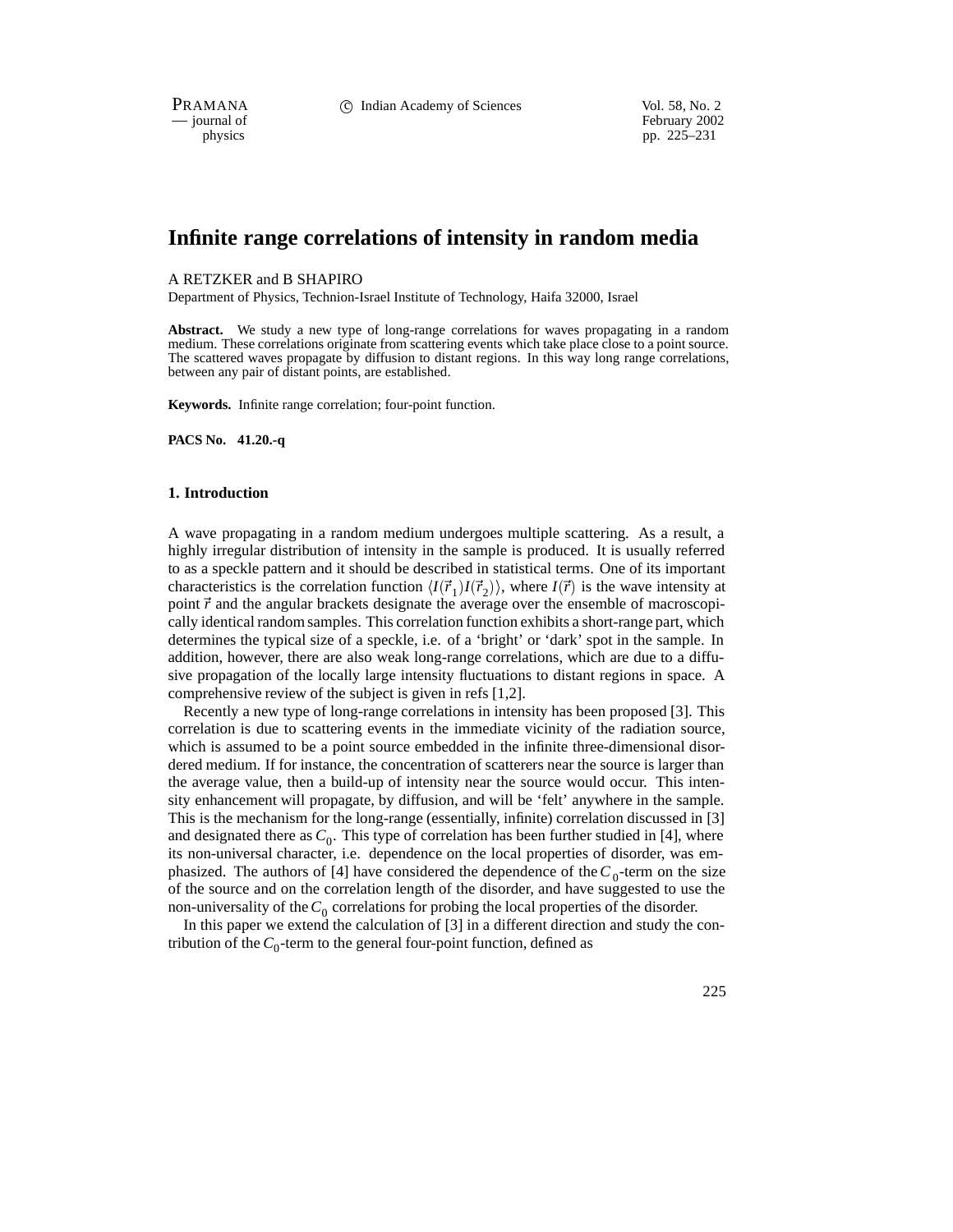*A Retzker and B Shapiro*

$$
\frac{\langle \Delta I_{\omega}(\vec{r}, \vec{R}) \Delta I_{\omega}(\vec{r}', \vec{R}') \rangle}{\langle I_{\omega}(\vec{r}, \vec{R}) \rangle \langle I_{\omega}(\vec{r}', \vec{R}') \rangle} \equiv C(\vec{r}, \vec{r}'; \vec{R}, \vec{R}'). \tag{1}
$$

Here  $I_{\omega}(\vec{r}, \vec{R})$  is the intensity produced at point  $\vec{r}$  by a point source, at frequency  $\omega$ , located at  $\bar{R}$ .  $\Delta I$  is the deviation of intensity from its average value. Such four-point function has been recently studied in [5] , both experimentally and theoretically, and its structure with respect to the two arguments,  $|r - r'|$  and  $|R - R'|$ , has been identified. The contribution of the  $C_0$  term, however, has not been discussed. This four-point function can be further generalized by assigning different frequencies,  $\omega$  and  $\omega'$ , to the two sources. We shall use the standard diagram technique (refs [1,2]) which is appropriate for weak disorder, when the mean free path  $\ell$  is much greater than the radiation wavelength  $\lambda = \frac{2\pi}{k_0} = \frac{2\pi c}{\omega}$  (*c* is the speed of propagation in the average medium). In  $\S2$  we briefly discuss the average field and intensity. Our results for the four-point function are presented in  $\S$ 3 and the conclusions are summarized in  $\S 4$ .

#### **2. Average field and intensity**

For scalar waves, we have the following equation for the field (the Green function) at point  $\vec{r}$ , due to a monochromatic source at point  $\vec{R}$ :

$$
\{\nabla^2 + k_0^2[1 + \mu(\vec{r})] + i\eta\} G_{\omega}(\vec{r}, \vec{R}) = \delta(\vec{r} - \vec{R}),
$$
\n(2)

where  $\mu(\vec{r})$  represents the fractional fluctuation in the dielectric constant and  $\eta$  is a positive infinitesimal. We assume white noise Gaussian statistics for  $\mu(\vec{r})$ :

$$
\langle \mu(\vec{r}) \rangle = 0, \quad \langle \mu(\vec{r}) \mu(\vec{r}') \rangle = u \delta(\vec{r} - \vec{r}')
$$
\n(3)

and higher order correlations are factorized into all possible pairs. The constant  $u$  characterizes the strength of the disorder. The Green function  $G_{\omega}(\vec{r}, \vec{R})$  can be expanded in the Born series and averaged, term by term (figure 1). A partial summation of the resulting series is done with the help of the Dyson equation. In the leading order, with respect to the self-energy, one obtains the following expression for the averaged field:

$$
\langle G_{\omega}(\vec{r}, \vec{R}) \rangle = -\frac{1}{4\pi |\vec{r} - \vec{R}|} \exp\left[ \left( ik_0 - \frac{1}{2\ell} \right) |\vec{r} - \vec{R}| \right], \tag{4}
$$

where  $\ell = 4\pi/u k_0^4$  and the parameter  $\frac{1}{k_0\ell}$  is assumed to be small (weak disorder).

The intensity at point  $\vec{r}$  is defined as  $I_{\omega}(\vec{r}) = |G_{\omega}(\vec{r}, \vec{R})|^2$ . An example of a diagram for the intensity before averaging is given in figure 2. Upon averaging, the leading contribution to the intensity comes from the ladder diagram (figure 3). All solid lines in figure 3 correspond to averaged Green functions. The diffusion ladder (the shaded box in figure 3) is equal to

$$
L(\vec{r}, \vec{R}) = \frac{3}{\ell^3 |\vec{r} - \vec{R}|}.
$$
\n<sup>(5)</sup>

#### 226 *Pramana – J. Phys.,* **Vol. 58, No. 2, February 2002**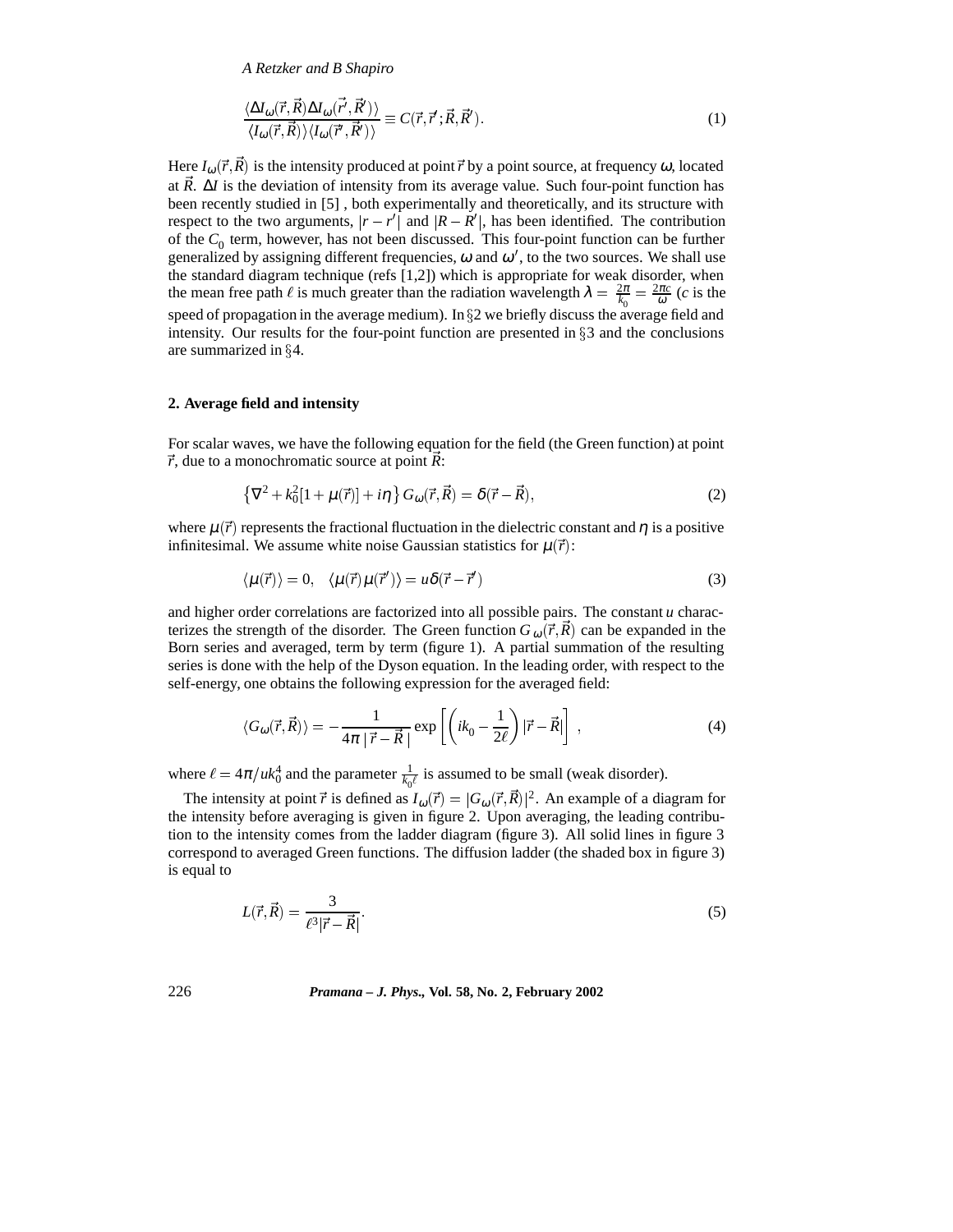*Intensity in random media*



**Figure 1.** (**a**) A diagram in the Born series before averaging. (**b**) The three diagrams, obtained from (a) upon averaging.



**Figure 2.** An example of a diagram for  $G^*_{\omega}(\vec{r}, \vec{R}) G_{\omega}(\vec{r}', \vec{R}')$ .



**Figure 3.** The ladder diagram.

Since the average Green functions are rapidly decaying in space, at a distance of a few  $\ell$ , the vertices in figure 3, connecting the ladder to the source  $(\vec{R})$  and the observation point  $(\vec{r})$ , are short-range objects. To each vertex corresponds a number

$$
\int d^3 r_1 \langle G_\omega(\vec{r}, \vec{r}_1) \langle G_\omega^*(\vec{r}, \vec{r}_1) \rangle = \frac{\ell}{4\pi}.
$$
 (6)

Thus, the average intensity at  $\vec{r}$  created by a source at  $\vec{R}$  is

$$
\langle I(r,R)\rangle = \left(\frac{\ell}{4\pi}\right)^2 L(\vec{r},\vec{R}) = \frac{3}{16\pi^2\ell|\vec{r}-\vec{R}|}.
$$
\n(7)

*Pramana – J. Phys.,* **Vol. 58, No. 2, February 2002** 227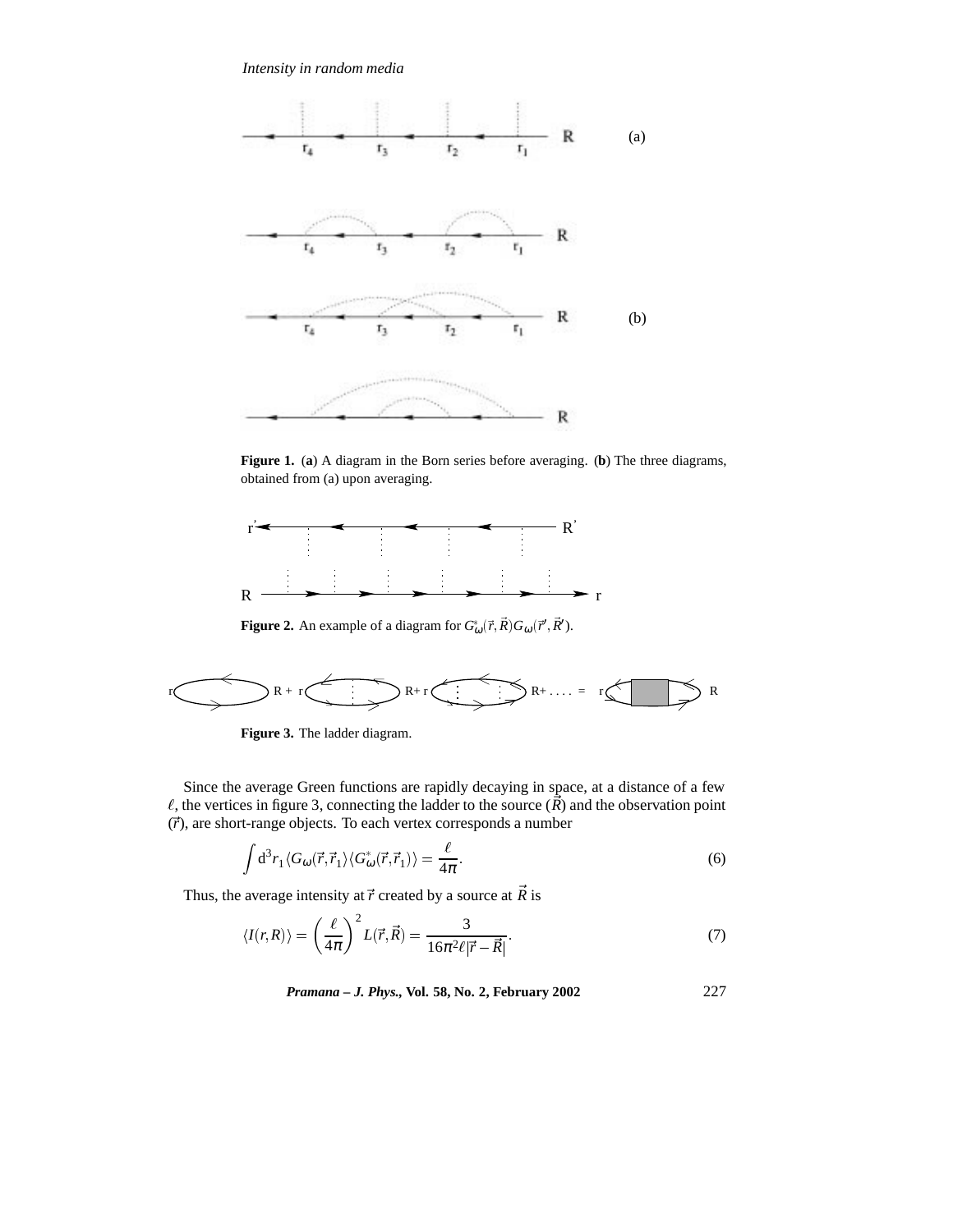

**Figure 4.** Diagrams for  $C_0$ . Each diagram should be assigned a combinatorial factor 2 since the dashed line could connect the two external lines, instead of the internal ones.

## **3. Four-point function**

The four-point function  $C(\vec{r}, \vec{r}', \vec{R}, \vec{R}')$  was defined in eq. (1). In particular, for  $\vec{R}' = \vec{R}$ , this function describes correlations of intensity at points  $\vec{r}$  and  $\vec{r}'$ , for a source at  $\vec{R}$ . On the other hand, for  $\vec{r}' = \vec{r}$ , it describes the auto correlation of intensity at point  $\vec{r}$ , when the source is moved from  $\vec{R}$  to  $\vec{R}$ <sup>'</sup>.

The  $C_0$ -term of the four-point function is given by the two diagrams in figure 4. The first diagram describes correlation due to scattering of the wave near the source, with subsequent diffusion to detectors at  $\vec{r}$  and  $\vec{r}'$ . This diagram becomes negligible when  $\Delta R \equiv |\vec{R} - \vec{R}'|$  is much larger than the mean free path  $\ell$ . The second diagram corresponds to a different process: first, the wave propagates diffusively towards the detectors, whereas the interference process (leading to intensity correlations) occurs close to the observation points. This diagram is negligible if  $|\vec{r} - \vec{r}'| \equiv \Delta r \gg l$ .

The evaluation of the diagrams is straightforward. The ladders are given by eq. (5) and it remains to compute the vertex shown separately in figure 5. This is a short-range object, given by

$$
V(\Delta R) = \frac{4\pi}{\ell} \int d^3 r_0 d^3 r_2 d^3 r_3 \langle G_{\omega}(\vec{r}_2 - \vec{R}) \rangle \langle G_{\omega}^*(\vec{r}_2 - \vec{r}_0) \rangle \langle G_{\omega}^*(\vec{r}_0 - \vec{R}) \rangle
$$
  
 
$$
\langle G_{\omega}(\vec{r}_3 - \vec{r}_0) \rangle \langle G_{\omega}(\vec{r}_0 - \vec{R}') \rangle \langle G_{\omega}^*(\vec{r}_3 - \vec{R}') \rangle.
$$
 (8)

Integration over  $r_2$  yields

$$
\int d^3 r_2 \langle G_\omega(\vec{r}_2 - \vec{R}) \rangle \langle G_\omega^*(\vec{r}_2 - \vec{r}_0) \rangle = \frac{\ell}{4\pi} \frac{\sin k_0 \rho}{k_0 \rho} e^{-\rho/2\ell},\tag{9}
$$

where  $\rho = |\vec{r}_0 - \vec{R}|$ . Similarly, integration over  $r_3$  gives the expression in eq. (9) but with  $\rho$  replaced by  $\rho' = |\vec{r}_0 - \vec{R}'|$ . The resulting expression for *V* is

$$
V(\Delta R) = \frac{\ell}{4\pi} \frac{1}{16\pi^2} \int \frac{\sin(k_0 \rho) \sin(k_0 \rho')}{k_0^2 \rho^2 \rho'^2} e^{-ik_0(\rho - \rho')} e^{-\rho + \rho'/\ell} d^3 r_0.
$$
 (10)

Since the main contribution to the integral comes from the region of several wavelengths near  $\vec{R}_1$ ,  $\vec{R}_2$  the second exponent can be replaced by 1, and therefore

$$
V(\Delta R) = \frac{\ell}{4\pi} \frac{1}{16\pi^2} \int \frac{\sin(k_0 \rho) \sin(k_0 \rho')}{k_0^2 \rho^2 \rho'^2} e^{-ik_0(\rho - \rho')} d^3 r_0.
$$
 (11)

228 *Pramana – J. Phys.,* **Vol. 58, No. 2, February 2002**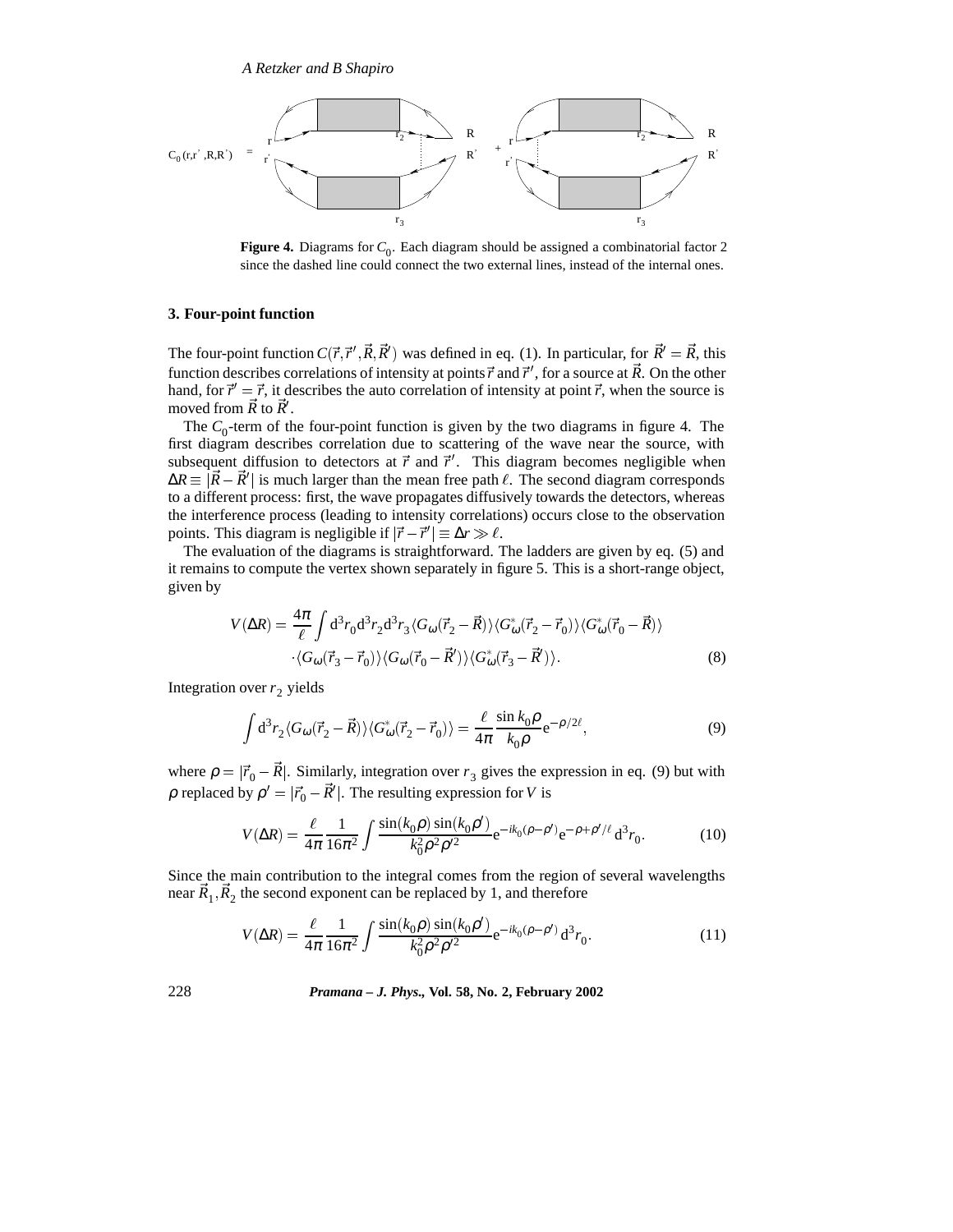*Intensity in random media*



**Figure 5.** The vertex.

The analytic expression corresponding to the first diagram in figure 4 is

$$
f(\Delta R) = -\frac{1}{8\ell k_0^2} \left( -\frac{4\pi}{\Delta R} si(2k_0 \Delta R) - \frac{\pi^2}{\Delta R} + \frac{2}{\Delta R} \int_{-1}^1 \cos(2k_0 \Delta R v) \frac{1}{v} \ln\left(\frac{1-v}{1+v}\right) dv \right),
$$
\n(12)

where *si* is the integral sine.

Note that this expression does not depend on the distance between  $r$  and  $r'$ , for the following reason: The dependence on  $r$  and  $r'$ , for the first diagram in figure 4, enters only via the two diffusion ladders propagating to the points  $r$  and  $r'$ . This contributes the product of two average intensities, which cancel the denominator in the definition of the four-point function, eq. (1). Thus, indeed, the expression in eq. (12) describes infinite range correlation with respect to two observation points,  $r$  and  $r'$ . The reason for this correlation is that the information on the configuration of the disorder near the source is carried, by diffusion, to infinity. Let us emphasize that this expression holds only as long as Δ*R*  $\ll$  *l*, and that in the opposite case it becomes exponentially small. The function *f*(*x*), defined in eq. (12), reaches its maximal value at zero,  $f(0) = \frac{\pi}{k_0 l}$ . This function, normalized to its maximal value, is shown in figure 6.

The second diagram in figure 4 is computed in complete analogy with the first one, the only difference being that ∆*R* is replaced by ∆*r*. Thus, the resulting expression for the correlation function  $C_0(r, r'; R, R')$  is

$$
C_0(r, r'; R, R') = f(\Delta R) + f(\Delta r). \tag{13}
$$

In particular, for a single source ( $\Delta R = 0$ ) we obtain

$$
C_0(\Delta r) = f(0) \left( 1 + \frac{f(x)}{f(0)} \right). \tag{14}
$$

*Pramana – J. Phys.,* **Vol. 58, No. 2, February 2002** 229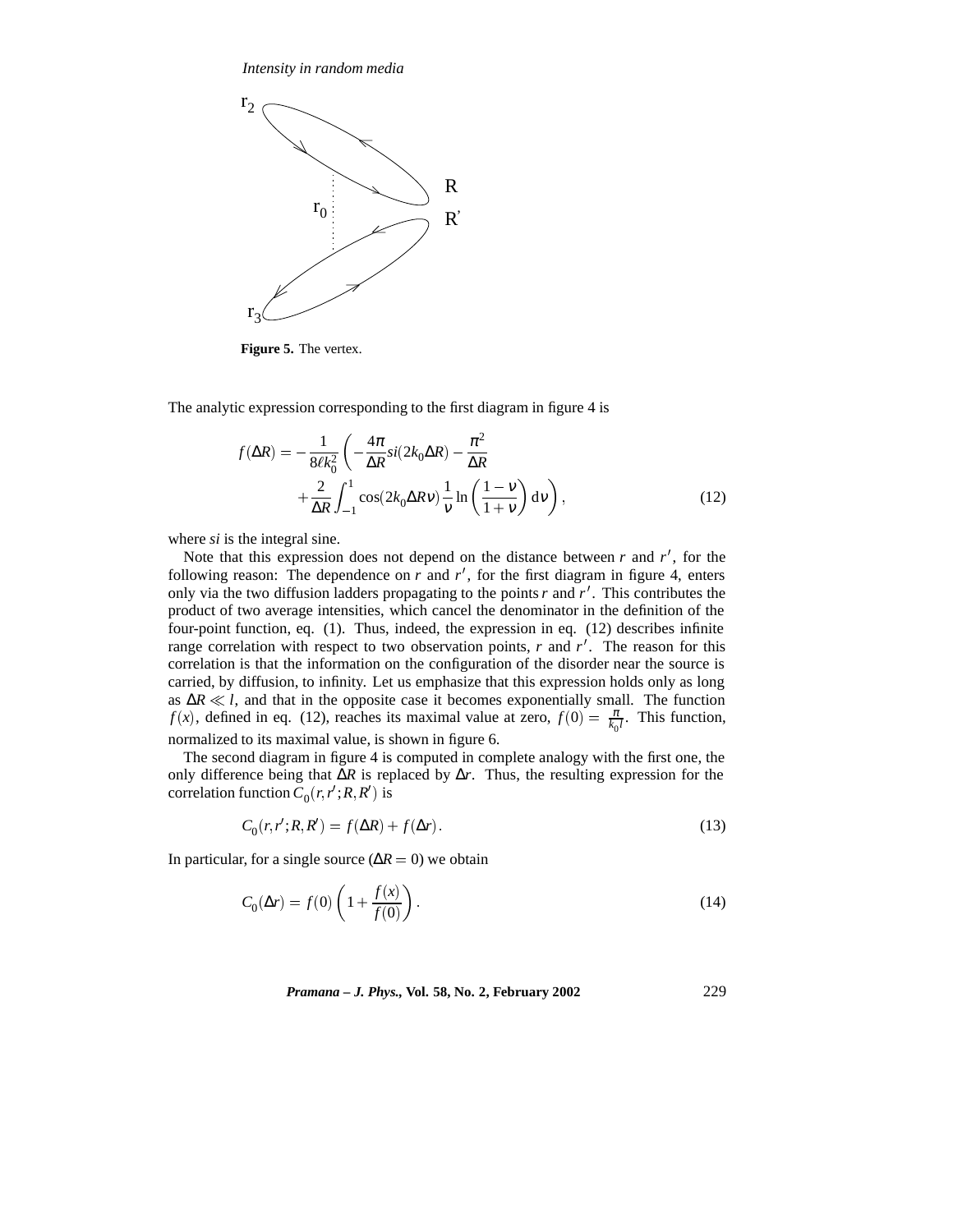

**Figure 6.** The function  $f(x)/\frac{\pi}{k_0 t}$ . *x* is measured in units of the wavelength  $\lambda$ .

The maximal correlation  $C_0(0) = 2f(0) = \frac{2\pi}{k_0 l}$  is achieved for  $\Delta r = 0$  and it gradually drops with increase in  $\Delta r$ . For  $\Delta r$  larger than the mean free path  $\ell$ , it saturates at half of its maximal value. Note that  $C_0(0)$  describes a (small) correction,  $\frac{2\pi}{k_0 l}$ , to the leading value of the second moment of the normalized intensity  $\tilde{I}(\vec{r}) \equiv \frac{I(\vec{r})}{I(\vec{r})}$ . The lea  $\frac{I(r)}{\langle I(\vec{r})\rangle}$ . The leading value is equal to 2 and it corresponds to the Rayleigh distribution  $P_0(I) = \frac{1}{\langle I \rangle} e^{-I/\langle I \rangle}$ . The knowledge of the correction enables one to compute deviations from the Rayleigh distribution [3,6].

#### **4. Conclusions**

We have studied infinite range correlations, the  $C_0$ -term, in the four-point function. This function, in its general form, describes correlations for two sources and two detectors. The  $C_0$  contribution has a very simple structure, being a sum of two identical functions, one depending only on the distance between the sources and the other only on the distance between the detectors. For a single source ( $\Delta R = 0$ ) the correlation function,  $C_0(\Delta r)$  achieves its maximal value,  $\frac{2\pi}{k_0 l}$ , for  $\Delta r = 0$  and gradually drops, with oscillations, to half of this value when ∆*r* approaches infinity.

# 230 *Pramana – J. Phys.,* **Vol. 58, No. 2, February 2002**